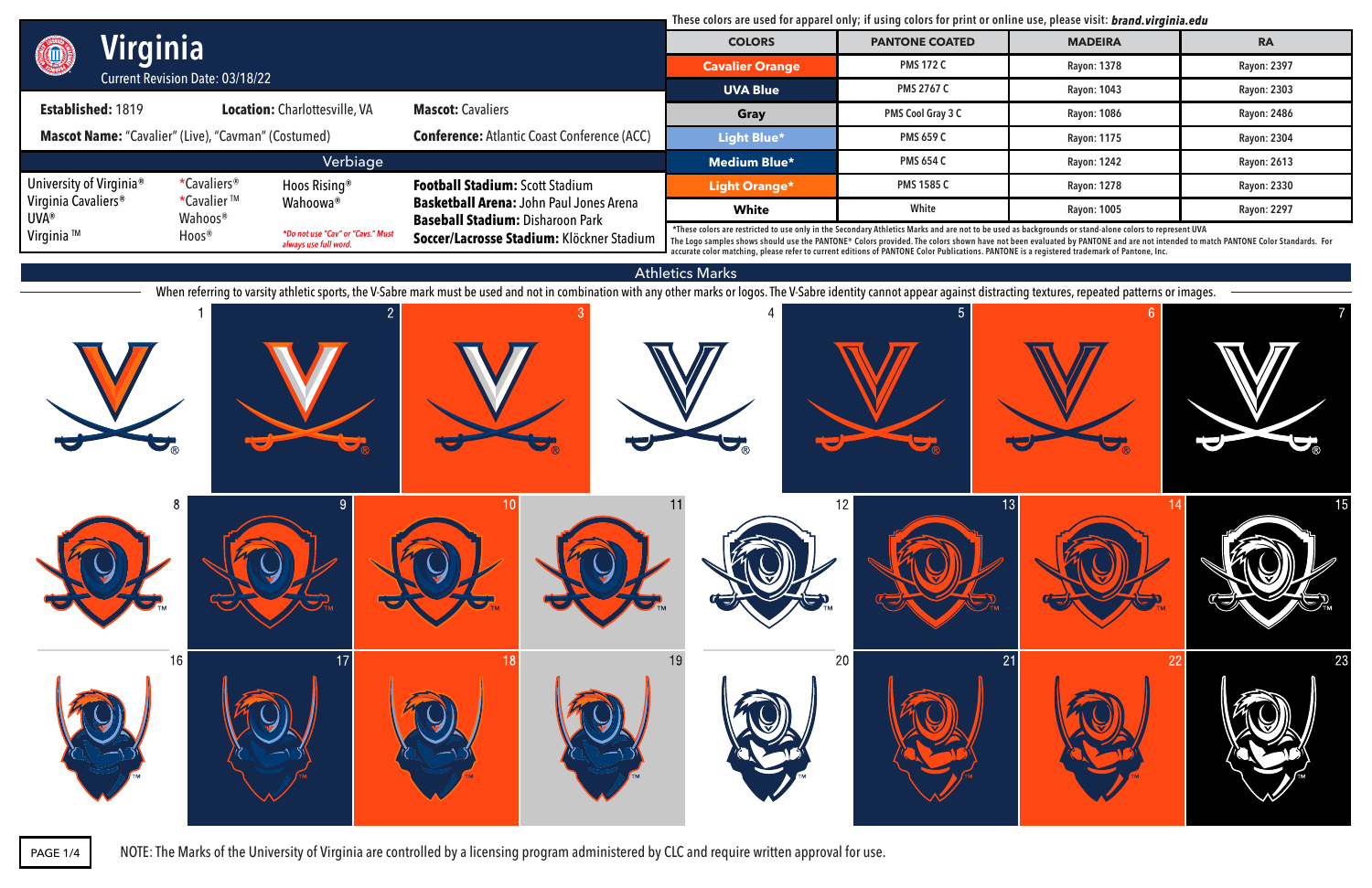

| <b>Current Revision Date: 03/18/22</b> |           |                           |                     |    |                                       |                                                 |
|----------------------------------------|-----------|---------------------------|---------------------|----|---------------------------------------|-------------------------------------------------|
| <b>VIRGINIA</b>                        | 24        |                           | <b>VIRGINIA.</b>    | 25 | <b>VIRGINIA</b>                       |                                                 |
| <b>CAVALIERS</b>                       | 28        |                           | <b>CAVALIERS.</b>   | 29 | <b>CAVALIERS.</b>                     |                                                 |
| <b>HOOS</b>                            | 32        |                           | HOOS.               | 33 | <b>HOOS</b>                           |                                                 |
| 36<br><b>VIRGINIA</b>                  | VIRGINIA. | 37                        | <b>VIRGINIA</b>     | 38 | 39<br>VRGINIA                         | <b>VIRG</b>                                     |
| 42<br><b>CAVALIERS  </b>               |           | 43                        | CAVALIERS CAVALIERS | 44 | 45<br><b>CAVALIERS.</b>               | CAVA                                            |
| 48<br><b>HOOS</b>                      | HOOS.     | 49                        | HOOS                | 50 | 51<br>HOOOS                           | HC                                              |
| 1234567890                             |           | 54<br>$\bullet$<br>8<br>8 | 1234567890          |    | 55<br>$\circ$<br>$\bigcirc$<br>8<br>8 | $\overline{\mathsf{A}\mathsf{B}}$<br><b>NOF</b> |

**Virginia**

ECTI

PAGE 2/4 NOTE: The Marks of the University of Virginia are controlled by a licensing program administered by CLC and require written approval for use.

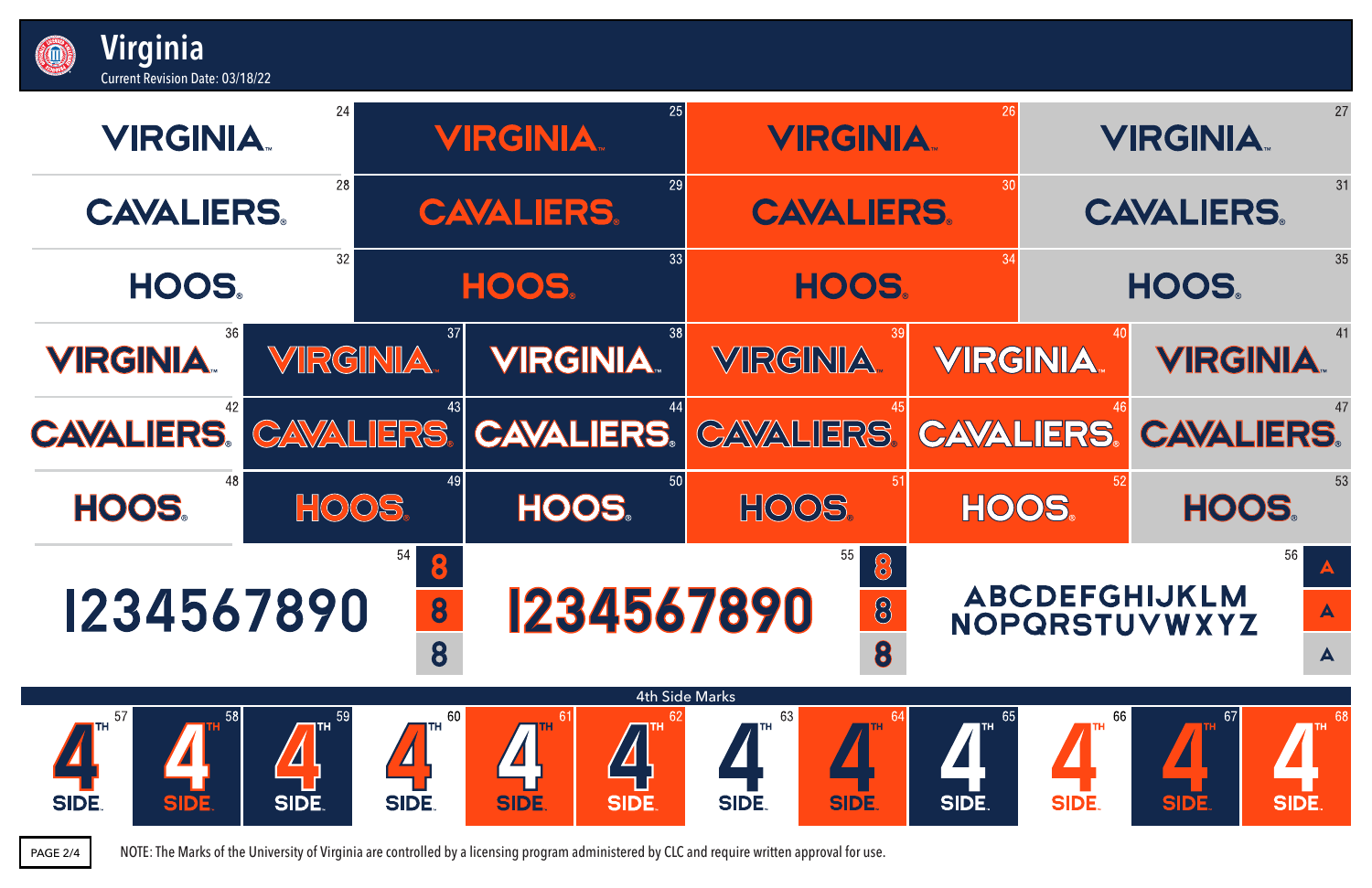

PAGE 3/4 NOTE: The Marks of the University of Virginia are controlled by a licensing program administered by CLC and require written approval for use.

| <b>RGB</b>   | <b>MADEIRA</b> | <b>RA</b>          |
|--------------|----------------|--------------------|
| 238, 118, 35 | Rayon: 1005    | <b>Rayon: 2330</b> |